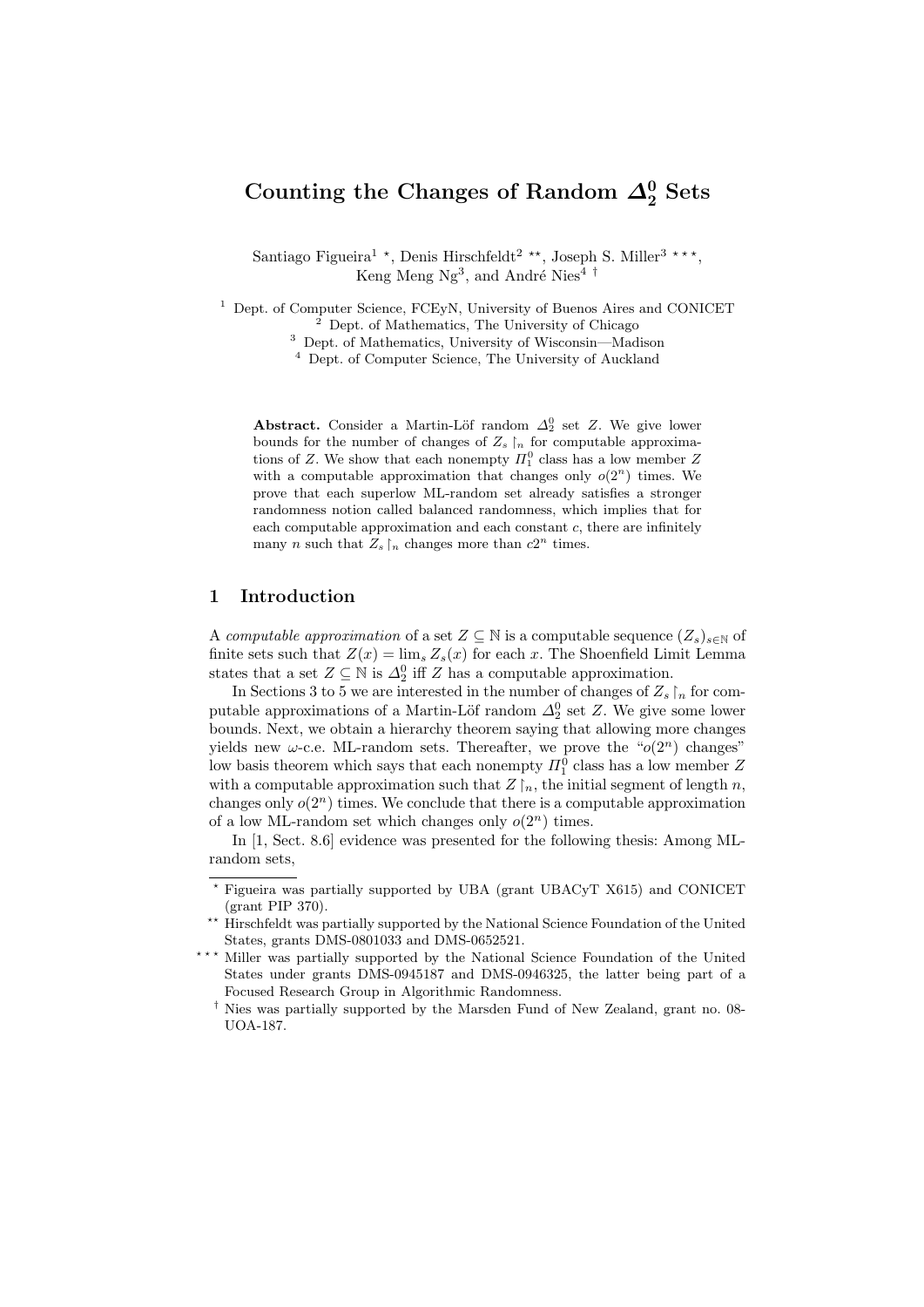being computationally less complex is equivalent to being more random.

For instance, a ML-random set forms a minimal pair with  $\emptyset'$  iff it is weakly 2-random. In the final section we use the foregoing results to give some more evidence for this when the ML-random set is  $\Delta_2^0$ .

To specify what we mean by being more random, we consider variants of Demuth randomness, a notion that strengthens ML-randomness but is still compatible with being  $\Delta_2^0$ . Demuth tests (see [1, Def. 3.6.24]) generalize Martin-Löf tests  $(G_m)_{m\in\mathbb{N}}$  in that one can exchange the m-th component a computably bounded number of times. A set  $Z \subseteq \mathbb{N}$  passes a Demuth test if Z is in only finitely many final versions of the  $G_m$ .

The passing condition that Z is not in at least one of the  $G_m$  yields weak Demuth randomness. In this case, we can require as well that  $G_m \supseteq G_{m+1}$ for each m, since we can replace  $G_m$  by  $\bigcap_{i\leq m} G_i$  if necessary. A test with this property will be called monotonic. Note that the number of version changes is still computably bounded. Thus Z is weakly Demuth random iff it passes all monotonic Demuth tests (where passing the test can be taken in either sense).

We introduce balanced randomness, an even more restricted form of weak Demuth randomness where the bound on the number of changes of the  $m$ -th version is  $O(2^m)$ . Each balanced random set is ML-random and Turing incomplete.

For evidence of the direction from left to right in the thesis above, we show that a ML-random set that is superlow is already balanced random. Being  $\omega$ -c.e. tracing is a highness property due to Greenberg and Nies [2] that is incompatible with superlowness (see Sect. 6). In fact we show that a ML-random set that is not  $\omega$ -c.e. tracing is already balanced random.

Evidence for the direction from right to left in the thesis above is given by the fact that a Demuth random set bounds only generalized low<sub>1</sub> sets, and the result of [3] that a c.e. set Turing below a Demuth random set must be strongly jump-traceable. In [3] further evidence for this direction is given by showing that a weakly Demuth random set Z is not superhigh, namely,  $Z' \not\geq_{\text{tt}} \emptyset''$ . (However, it can be high.) We conjecture that a balanced random set is not  $LR$ -complete, and prove a result in that direction.

# 2 Counting Changes of a  $\varDelta^0_2$  Set

For a computable approximation  $(Z_s)_{s\in\mathbb{N}}$ , unless otherwise stated, we will assume that  $Z_s(x) = 0$  for each  $x \geq s$ . Given such an approximation, for a number n and a stage number  $s > 0$ , to say that  $Z \upharpoonright_n$  changes at stage s means that  $Z_s \upharpoonright_n \neq Z_{s-1} \upharpoonright_n$ .

When we say that we bound the number of changes for a  $\Delta_2^0$  set Z from above, we mean that the changes of some approximation can be bounded from above.

**Definition 1.** Let  $f: \mathbb{N} \to \mathbb{N}$ . We say a set  $Z \subseteq \mathbb{N}$  is  $f \text{-}c.e.$  if there is a computable approximation  $(Z_s)_{s\in\mathbb{N}}$  of Z such that for each n,  $Z_s$   $\upharpoonright_n$  changes at most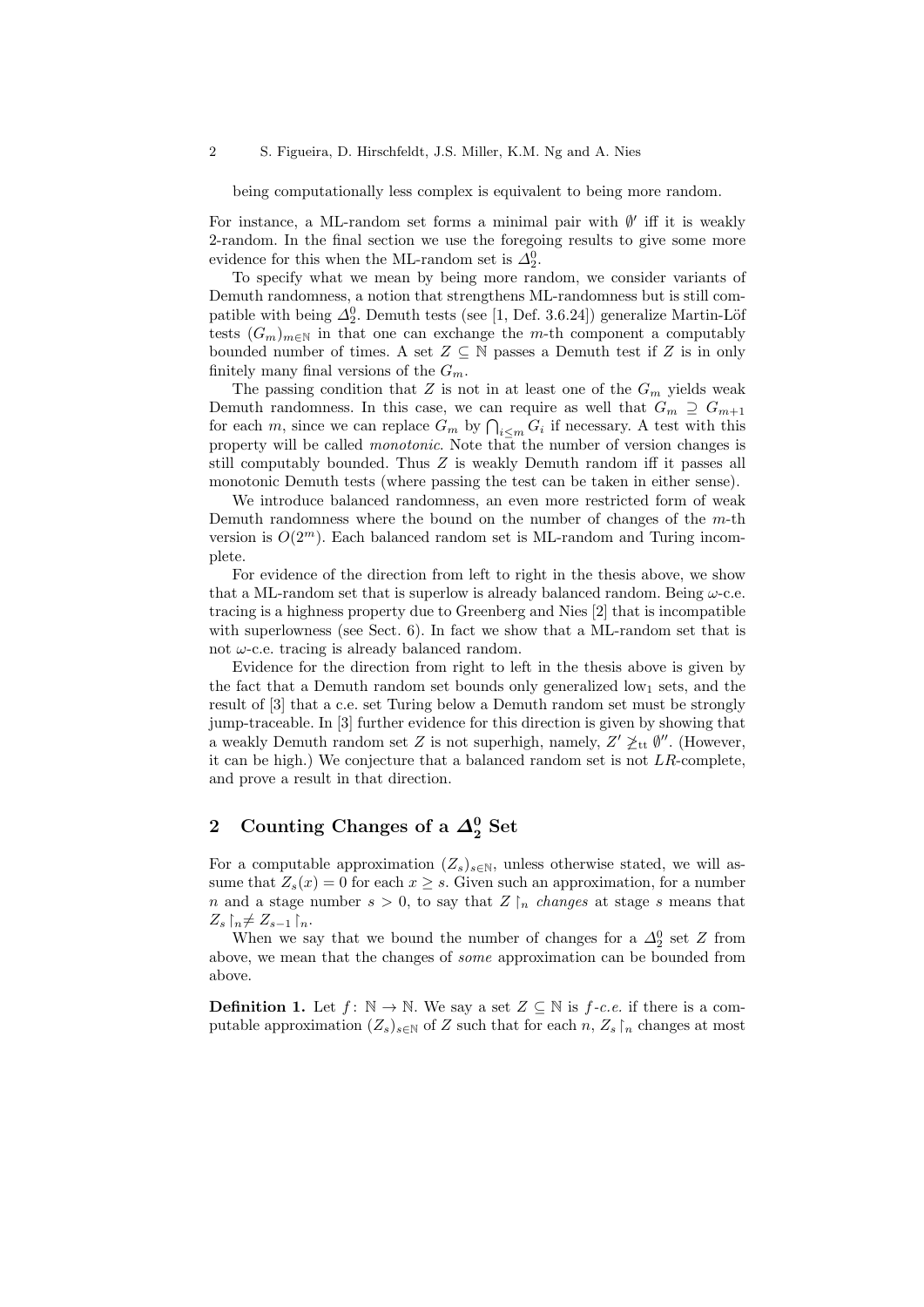$f(n)$  times via this approximation. Terminology such as  $O(f)$ -c.e. set,  $o(f)$ -c.e. set and so on has the obvious meaning. For instance, Z is  $o(f)$ -c.e. if there is a function  $g \in o(f)$  such that Z is g-c.e.

Each left-c.e. set is  $o(2<sup>n</sup>)$ -c.e.:

**Fact 2.** Let  $Z$  be a left-c.e. set as shown by the computable approximation  $(Z_s)_{s \in \mathbb{N}}$ . Then Z is  $o(2^n)$ -c.e. via this computable approximation.

*Proof.* Given k, let t be the least stage such that  $Z_t$   $\vert_{k+1}$  has the final value. Let  $n \geq t + k + 1$ . By our convention that  $Z_s(x) = 0$  for each  $x \geq s$ ,  $Z \upharpoonright_n$ changes at no more than  $2^t \leq 2^{n-k-1}$  stages that are  $\leq t$ . Furthermore, since the approximation cannot return to previous states,  $Z \upharpoonright_n$  changes at no more than  $2^{n-k-1}$  stages that are greater than t. Thus  $Z\upharpoonright_n$  changes at no more than  $2^{n-k}$ stages.  $\square$ 

Actually, the fact still holds if we require only that the approximation to  $Z \upharpoonright_n$ can never return to a previous value.

### 3 Some Lower Bounds on the Number of Changes of a ML-random Set

In this section we assume that Z is a ML-random  $\Delta_2^0$  set with a fixed computable approximation  $(Z_s)_{s\in\mathbb{N}}$ . We give some lower bounds on the number of times  $Z\upharpoonright_n$ can change. We confirm the intuition that the number of changes cannot be far below  $2^n$ .

First we look at computable functions bounding the number of changes of  $Z \upharpoonright_n$  for only infinitely many n.

**Proposition 3.** Let  $q : \mathbb{N} \to \mathbb{Q}^+$  be computable. If  $Z \upharpoonright_n$  changes fewer than  $\lfloor 2^n q(n) \rfloor$  times for infinitely many n, then  $\sum_n q(n) = \infty$ .

*Proof.* Assume for contradiction that  $\sum_{n} q(n) < \infty$ . We define an effective sequence  $(S_i)_{i\in\mathbb{N}}$  of  $\Sigma_1^0$  classes in the following way. For each n, we put into  $S_n$  the first  $\lfloor 2^n q(n) \rfloor$  versions of  $[Z \upharpoonright_n]$ . Clearly  $(\mathcal{S}_i)_{i \in \mathbb{N}}$  is a sequence of uniformly c.e. open sets and  $\lambda \mathcal{S}_n \leq q(n)$  for all n, where  $\lambda$  is Lebesgue measure. Thus  $(\mathcal{S}_i)_{i\in\mathbb{N}}$ is a Solovay test. By hypothesis  $Z \in S_n$  for infinitely many n. This means that Z fails the test  $(\mathcal{S}_i)_{i\in\mathbb{N}}$  and therefore is not ML-random.

Example 4.  $Z \upharpoonright_n$  changes at least  $2^n n^{-2}$  times for almost every n.

The proof of the foregoing proposition can easily be extended to the case that the function q is effectively approximable from below, that is,  $q(n) = \sup_s q_s(n)$ for an effective sequence of rationals that is nondecreasing in s. For instance, we can let  $q(n) = 2^{-K(n)}$ , where K is prefix-free Kolmogorov complexity. Thus, in the example above, in fact we have a lower bound of  $2^{n-K(n)}$ .

If for almost every *n* the number of changes of  $Z \rvert_n$  is bounded above by  $2^n q(n)$ , then the function q is in fact bounded away from 0.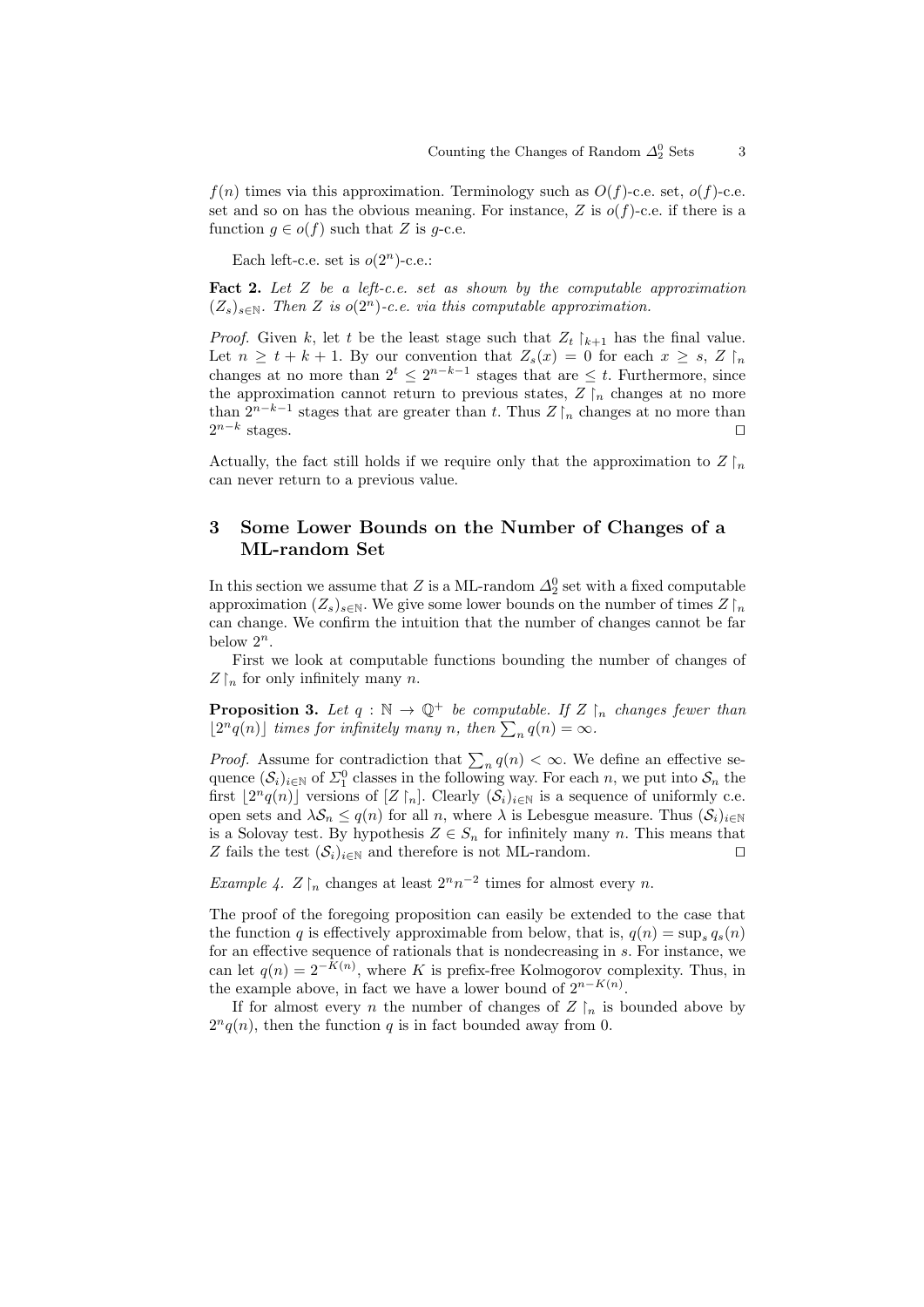**Proposition 5.** Let  $q : \mathbb{N} \to \mathbb{Q}^+$  be computable. If  $Z \upharpoonright_n$  changes fewer than  $\lfloor 2^n q(n) \rfloor$  times for almost every n, then  $\inf_n q(n) > 0$ .

*Proof.* Let  $n^*$  be a number such that the bound holds from  $n^*$  on. Assume for a contradiction that inf<sub>n</sub>  $q(n) = 0$ . We show that  $\exists^{\infty} n K(Z \restriction_n) \leq^+ n$ , contrary to the assumption that  $Z$  is ML-random. To do so we build a bounded request (aka Kraft-Chaitin) set L. Let  $(n_i)_{i>0}$  be a computable sequence of numbers greater than  $n^*$  such that  $q(n_i) < 2^{-i}$  for each i. For each s, we put the request

$$
\langle n_i, Z_s \!\upharpoonright_{n_i} \rangle
$$

into L. For each  $i > 0$ , the weight put into L is at most  $2^{-n_i}2^{n_i}q(n_i) \leq 2^{-i}$ . Thus  $L$  is a bounded request set. Hence by the usual machine existence theorem (aka Kraft-Chaitin Theorem), we have  $\exists^{\infty} n K(Z \upharpoonright_n) \leq^+ n$  as required.  $\square$ 

The proof of the foregoing proposition can easily be extended to the case that the function  $q$  is effectively approximable from *above*. For each  $i$ , we can search for an s and an  $n_i$  such that  $q_s(n_i) < 2^{-i}$ .

We remark that neither Proposition 3 nor Proposition 5 can be extended to reals of positive effective Hausdorff dimension. It is easy to construct a real  $\sum_{n} q(n) < \infty$ , and  $Z \upharpoonright_n$  changes fewer than  $\lfloor 2^n q(n) \rfloor$  times for almost every n.  $Z$  with effective Hausdorff dimension 1, and a computable function  $q$  such that It is natural to ask what else we can say about the number of times  $Z \upharpoonright_n$ can change for a  $\Delta_2^0$  ML-random Z. In particular, we consider strengthening Propositions 3 and 5 simultaneously: whenever  $Z\lfloor_n$  changes fewer than  $\lfloor 2^n q(n)\rfloor$ times for infinitely many n, then  $q(n)$  is bounded away from zero on these n. By the following proposition this is true if  $q$  is a computable nonincreasing function, but by Corollary 11 this fails in general.

**Proposition 6.** Let  $q : \mathbb{N} \to \mathbb{Q}^+$  be computable and nonincreasing. If  $Z \upharpoonright_n$ changes fewer than  $\lfloor 2^n q(n) \rfloor$  times for infinitely many n, then  $\inf_n q(n) > 0$ .

*Proof.* Suppose the contrary, that  $\inf_n q(n) = 0$ . Let  $(n_i)_{i \in \mathbb{N}}$  be a computable sequence of natural numbers such that for every  $i, n_i$  is the least number larger than  $n_{i-1}$  such that  $q(n_i) < 2^{-i-1}$ . We build a Solovay test  $(\mathcal{S}_i)_{i\in\mathbb{N}}$  by the following. For each i enumerate into  $S_i$  the first  $2^{n_i-i}$  different versions of  $[Z\upharpoonright_{n_i}]$ . Then  $\lambda S_i \leq 2^{-i}$  for every i. Since Z is ML-random and  $Z \upharpoonright_n$  changes fewer than  $\lfloor 2^n q(n) \rfloor$  times for infinitely many n, we fix  $m > n_0$  and  $i > 0$  such that  $Z \rceil_m$ changes fewer than  $\lfloor 2^m q(m) \rfloor$  times,  $Z \notin S_i$  and i is the least such that  $n_i \geq m$ . Since  $Z \notin S_i$ , there must be at least  $2^{n_i-i} + 1$  many distinct elements in the set  $\{Z_s \mid_{n_i}: s \in \mathbb{N}\}\.$  Now since  $n_{i-1} < m$  we have  $q(m) \leq q(n_{i-1}) < 2^{-i}$ . Hence  $Z\upharpoonright_m$  changes fewer than  $2^{m-i}$  times. This is a contradiction.  $□$ 

#### 4 A Hierarchy Theorem for ML-random  $\omega$ -c.e. Sets

Using a method of Kučera one can code a given set into a path on a  $\Pi^0_1$  class of positive measure. The method rests on the following lemma (see [1, Lem. 3.3.1]), where  $\lambda(\mathcal{C}|x)$  denotes  $2^{|x|}\lambda(\mathcal{C}\cap [x]).$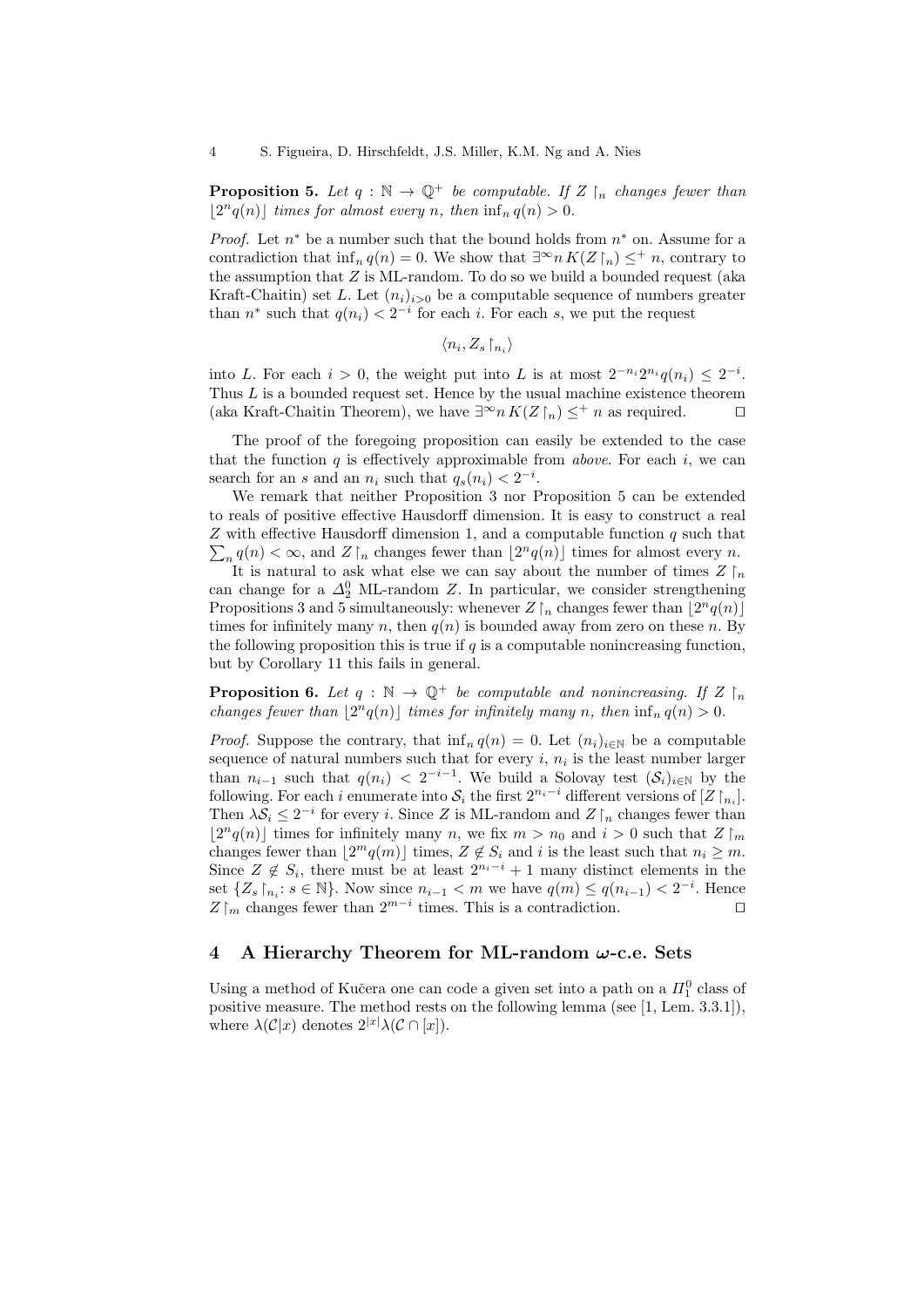**Lemma 7.** Let  $C \subseteq 2^{\omega}$  be measurable and  $\lambda(C|x) \geq 2^{-(r+1)}$ . Then for every  $n \geq |x| + r + 2$  there are distinct strings  $y_0, y_1 \succ x$  with  $|y_i| = n$  such that  $\lambda(\mathcal{C}|y_i) > 2^{-(r+2)}$  for  $i = 0, 1$ .

An *order function* is a nondecreasing unbounded computable function.

**Theorem 8.** Let b be an order function such that  $\forall n b(n) \ge \epsilon 2^n$  for some positive real  $\epsilon$ . Then for each order function s there is a ML-random Z which is  $s \cdot b$ -c.e. but not b-c.e.

We can restate Proposition 5 as follows: if the ML-random set  $Z$  is b-c.e. for some computable function b, then there is  $\epsilon > 0$  such that  $\forall n b(n) \geq \epsilon 2^n$ . This shows that the additional hypothesis  $\forall n b(n) \geq \epsilon 2^n$  in this hierarchy theorem does not restrict its generality.

*Proof (Theorem 8).* The idea is the following. To make  $Z$  ML-random, we ensure that it belongs to an appropriate  $\Pi_1^0$ -class. To make Z non b-c.e., let  $(f_e)_{e \in \mathbb{N}^+}$ be an enumeration of all total computable functions  $f$  mapping pairs of natural numbers to strings such that for all n,  $\#\{t : f(n,t) \neq f(n,t+1)\} \leq b(n)$ ,  $|f(n, t)| = n$ , and  $f(n, t) \prec f(n + 1, t)$ . Each such f is the approximation of some b-c.e. set. Conversely, if a set is b-c.e. then there is some  $f$  giving the set in the limit. Thus it suffices to ensure that for every  $e$  there is an  $n$  such that  $\lim_{t} f_e(n,t) \neq Z \upharpoonright_n.$ 

Here are the details. Recall that  $s$  is the given order function. Choose a computable sequence  $(n_e)_{e \in \mathbb{N}^+}$  such that  $n_1 = 0$ ,

$$
s(n_e) > e + 1/\epsilon
$$
, and  $n_{e+1} \ge n_e + e + 2$ .

Let P be a  $\Pi_1^0$ -class such that  $P \subseteq MLR$ , where MLR is the class of ML-random sets, and  $\lambda \mathcal{P} > 1/2$ . Let  $\hat{\mathcal{P}}$  be the  $\Pi_1^0$  class of paths through the  $\Pi_1^0$  tree

$$
T = \{ y : (\forall i) [n_i \le |y| \to \lambda(\mathcal{P} | (y \upharpoonright_{n_i})) \ge 2^{-(i+1)}] \}.
$$

Note that  $\hat{\mathcal{P}} \subseteq \mathcal{P}$ . Since  $\lambda \mathcal{P} \geq 1/2$ , by Lemma 7,  $\hat{\mathcal{P}}$  is nonempty.

We define  $z_0 \prec z_1 \prec z_2 \prec \cdots$  in such a way that  $|z_e| = n_e$  and  $z_e \neq$  $\lim_{t} f_e(n_e, t)$ . We also define  $Z = \bigcap_{e} [z_e]^{\prec}$ . In this way, we ensure that for all  $e \geq 1, Z \upharpoonright_{n_e} \neq \lim_{t} f_e(n_e, t)$  and therefore Z is not b-c.e. At the same time, we ensure that  $Z \in \hat{\mathcal{P}}$ , and hence Z is ML-random.

The definition of  $z_e$  proceeds by steps. Let  $z_{0,s} = \emptyset$  and for  $e > 0$  let

$$
z_{e+1,s} = \min\{[z] \subseteq \hat{\mathcal{P}}_s : |z| = n_{e+1} \ \land \ z \succ z_{e,s} \ \land \ f_e(n_e, s) \neq z\}.
$$
 (1)

Recall that each  $\Pi_1^0$  class  $P$  has an effective approximation by descending clopen sets  $\mathcal{P}_s$ ; see [1, Sect. 1.8].

Suppose  $z_{e,s}$  has already been defined. By Lemma 7 and the definition of  $\hat{\mathcal{P}}$ , there are two distinct strings  $y_0, y_1 \succ z_{e,s}$  such that  $|y_i| = n_e$  and  $[y_i] \cap \hat{P} \neq \emptyset$ . Hence  $z_{e+1,s}$  is well defined in equation (1).

To show that Z is s  $\cdot$  b-c.e., define a computable approximation  $(Z_i)_{i\in\mathbb{N}^+}$  with  $Z_s = z_{s,s}$ . Suppose  $n_e \leq n < n_{e+1}$ .

If  $Z_{s+1} \upharpoonright_n \neq Z_s \upharpoonright_n$  then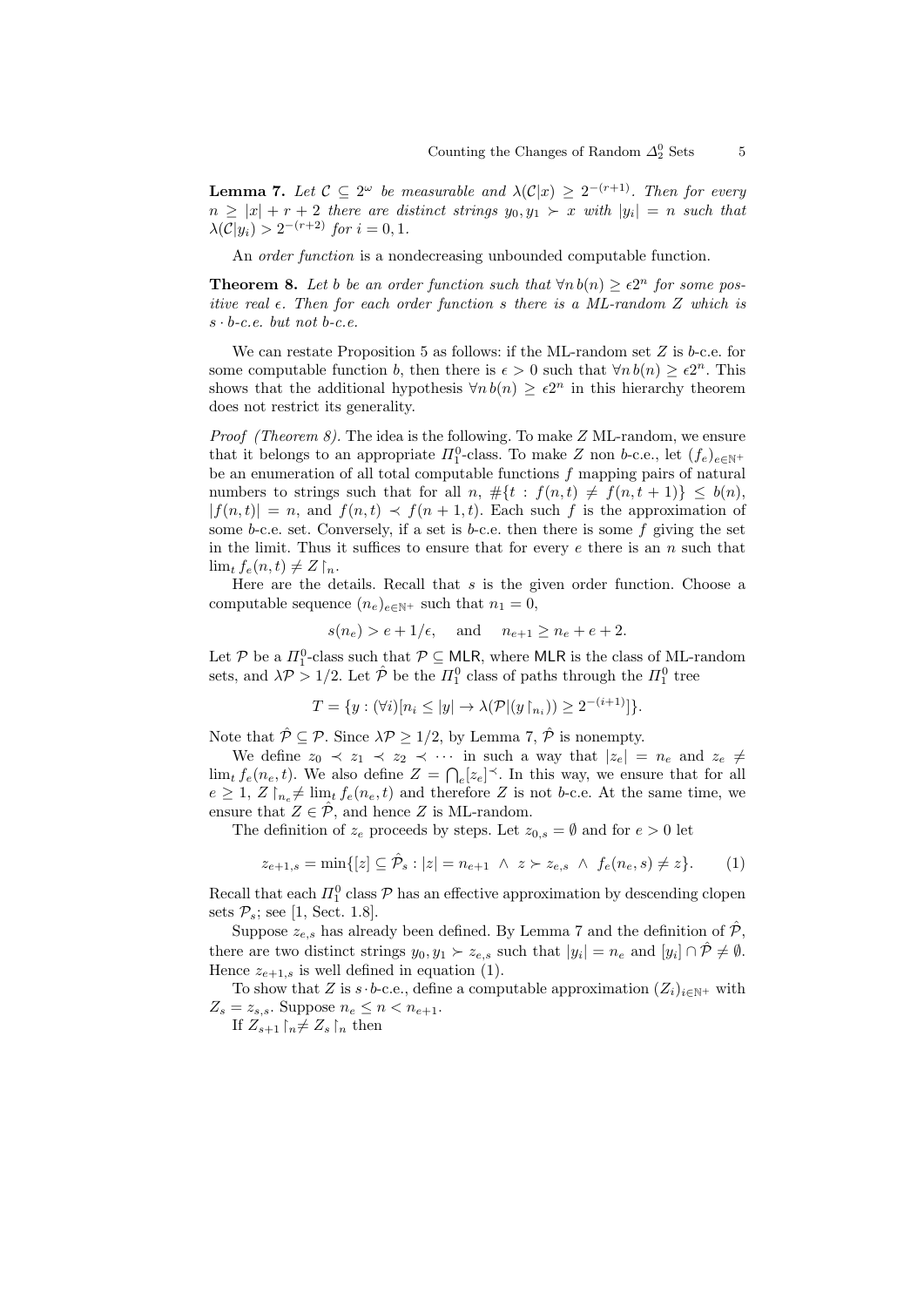6 S. Figueira, D. Hirschfeldt, J.S. Miller, K.M. Ng and A. Nies

$$
[Z_s \upharpoonright_n] \nsubseteq \hat{\mathcal{P}}_{s+1}
$$
 or  $\exists i \leq e f_i(n, s+1) \neq f_i(n, s)$ .

The former may occur at most  $2^n$  many times, and the latter at most  $e \cdot b(n)$ times. For all  $e \geq 1$ , the number of changes of  $Z \upharpoonright_n$  is at most

$$
2^{n} + e \cdot b(n) \leq b(n)/\epsilon + e \cdot b(n)
$$
  
\n
$$
\leq b(n)(e + 1/\epsilon)
$$
  
\n
$$
\leq b(n) \cdot s(n_{e}) \leq b(n) \cdot s(n).
$$

## 5 Counting Changes for Sets Given by the (Super)Low Basis Theorem

The low basis theorem of Jockusch and Soare [4] says that every nonempty  $\Pi^0_1$ class has a member Z that is low, that is,  $Z' \leq_T \emptyset'$ . The proof actually makes Z superlow, that is,  $Z' \leq_{\text{tt}} \emptyset'$ . Here we study possible bounds on the number of changes for a low member of the class. Surprisingly, we find that to make the member superlow will in general take more changes, not fewer.

**Theorem 9.** Let  $P$  be a nonempty  $\Pi_1^0$  class. For each order function h, the class  $P$  has a superlow  $2^{n+h(n)}$ -c.e. member.

Proof. The idea is to run the proof of the superlow basis theorem with a c.e. operator  $W^X$  that codes  $X'$  only at a sparse set of positions, and simply copies X for the other bit positions. Let R be the infinite computable set  $\{n: h(n+1) > \}$  $h(n)$ . Define the c.e. operator W by

$$
W^X(n) = \begin{cases} X(i) & \text{if } n \text{ is the } i\text{-th smallest element in } \mathbb{N} - R \\ X'(j) & \text{if } n \text{ is the } j\text{-th smallest element in } R \end{cases}
$$
 (2)

By the proof of the superlow basis theorem as in [1, Thm. 1.8.38], there is a  $Z \in \mathcal{P}$  such that  $B = W^Z$  is left-c.e. via some approximation  $(B_s)$ . Let  $Z_s$  be the computable approximation of Z given by  $Z_s(i) = B_s(n)$  where n is the *i*-th smallest element in N − R. If  $Z_s \upharpoonright_n$  changes then  $B_s \upharpoonright_{n+h(n)}$  changes. Thus  $Z_s \upharpoonright_n$ changes at most  $2^{n+h(n)}$  times. Furthermore,  $Z' \leq_m B$ . Since B is  $\omega$ -c.e. we have  $B \leq_{tt} \emptyset'$ , so Z is superlow.

Theorem 18 below shows that if  $\mathcal{P} \subseteq \mathsf{MLR}$ , no superlow member can be  $O(2<sup>n</sup>)$ -c.e. On the other hand, if we merely want a low member, we can actually get away with  $o(2^n)$  changes. For the case  $P \subseteq \mathsf{MLR}$ , this shows that  $o(2^n)$ -c.e. ML-random sets can be very different from the Turing complete ML-random set  $\Omega$ , even though  $\Omega$  is also  $o(2^n)$ -c.e. by Fact 2.

# **Theorem 10.** Each nonempty  $\Pi_1^0$  class  $P$  contains a low  $o(2^n)$ -c.e. member.

Proof. We combine the construction in the proof of Theorem 9 with a dynamic coding of the jump. At each stage we have movable markers  $\gamma_k$  at the positions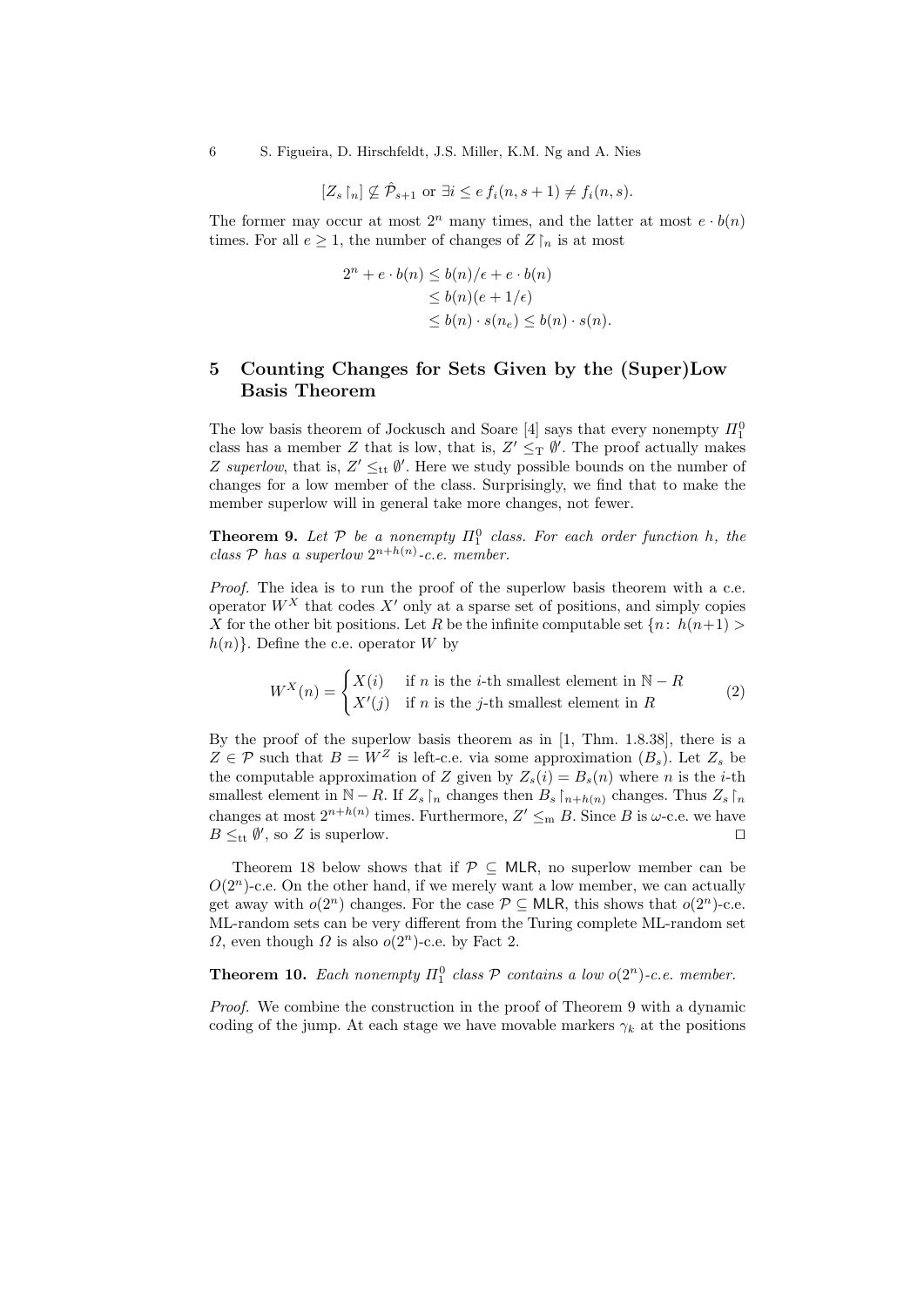where  $X'(k)$  is currently coded. Thus, the positions where  $X'$  is coded become sparser and sparser as the construction proceeds.

Construction. At stage 0 let  $\gamma_{0,0} = 1$  and  $B_0$  be the empty set. Stage  $t > 0$ .

(i). Let  $W^X[t]$  be the c.e. operator such that

$$
W^X[t](v) = \begin{cases} X(i) & \text{if } v \text{ is the } i\text{-th smallest element} \\ \text{not of the form } \gamma_{k,t-1} \\ X'(k) & \text{if } v = \gamma_{k,t-1} . \end{cases}
$$
 (3)

We define a sequence of  $\Pi_1^0$  classes  $\mathcal{Q}_n[t]$   $(n \in \mathbb{N})$  according to the proof of the low basis theorem as in [1, Thm. 1.8.38], but at stage t we use the operator  $W[t]$  instead of the jump operator.

Let  $\mathcal{Q}_0[t] = \mathcal{P}$ . If  $\mathcal{Q}_n[t]$  has been defined, let

$$
\mathcal{Q}_{n+1}[t] = \begin{cases} \mathcal{Q}_n[t] & \text{if for all } X \in \mathcal{Q}_{n,t}[t], \\ \{ X \in \mathcal{Q}_n[t] : n \notin W^X[t] \} & \text{otherwise.} \end{cases}
$$

In the first case, define  $B_t(n) = 1$ ; in the second case, define  $B_t(n) = 0$ .

(ii). Let k be least such that  $k = t$  or  $B_t \upharpoonright_{2k} \neq B_{t-1} \upharpoonright_{2k}$ . Define  $\gamma_{r,t} = \gamma_{r,t-1}$  for  $r < k$ , and  $\gamma_{r,t} = t + 2r$  for  $t \ge r \ge k$ .

Verification.

**Claim 1.** B is left-c.e. via the computable approximation  $(B_t)_{t \in \mathbb{N}}$ .

Suppose *i* is least such that  $B_t(i) \neq B_{t-1}(i)$ . Since  $\gamma_{r,t-1} > 2r$  for each r, this implies that  $\gamma_{r,t} = \gamma_{r,t-1}$  for all r such that  $\gamma_{r,t-1} \leq i$ . Thus the construction up to  $\mathcal{Q}_i[t]$  behaves like the usual construction to prove the low basis theorem, whence we have  $B_{t-1}(i) = 0$  and  $B_t(i) = 1$ .

We conclude that  $\gamma_k = \lim_t \gamma_{k,t}$  exists for each k, and therefore  $\mathcal{Q}_n =$  $\lim_{t} \mathcal{Q}_n[t]$  exists as well.

By the compactness of  $2^{\omega}$  there is  $Z \in \bigcap_n \mathcal{Q}_n$ . Clearly Z is low because  $Z'(k) = B(\gamma_k)$  and the expression on the right can be evaluated by  $\emptyset'$ . It remains to show the following.

Claim 2. Z is  $o(2^n)$ -c.e.

We have a computable approximation to  $Z$  given by

 $Z_t(i) = B_t(v)$  where v is the *i*-th smallest number not of the form  $\gamma_{k,t}$ .

Given *n* let k be largest such that  $\gamma_k \leq n$ . We show that  $Z \upharpoonright_n$  changes at most  $2^{n-k+1}$  times.

For  $n \geq r \geq k$  let  $t_r$  be least stage t such that  $\gamma_{r+1,t} > n$ . Then  $B_t$   $\vert_{2r}$  is stable for  $t_r \leq t < t_{r+1}$ . Since  $(B_t)_{t \in \mathbb{N}}$  is a computable approximation via which B is left-c.e.,  $B \nvert_{n+r}$  changes at most  $2^{n-r}$  times for  $t \in [t_r, t_{r+1})$ . Hence  $Z \nvert_n$ changes at most  $2^{n-r}$  times for such t. The total number of changes is therefore bounded by  $\sum_{k \leq r \leq n} 2^{n-r} < 2^{n-k+1}$ . The contract of the contract of  $\Box$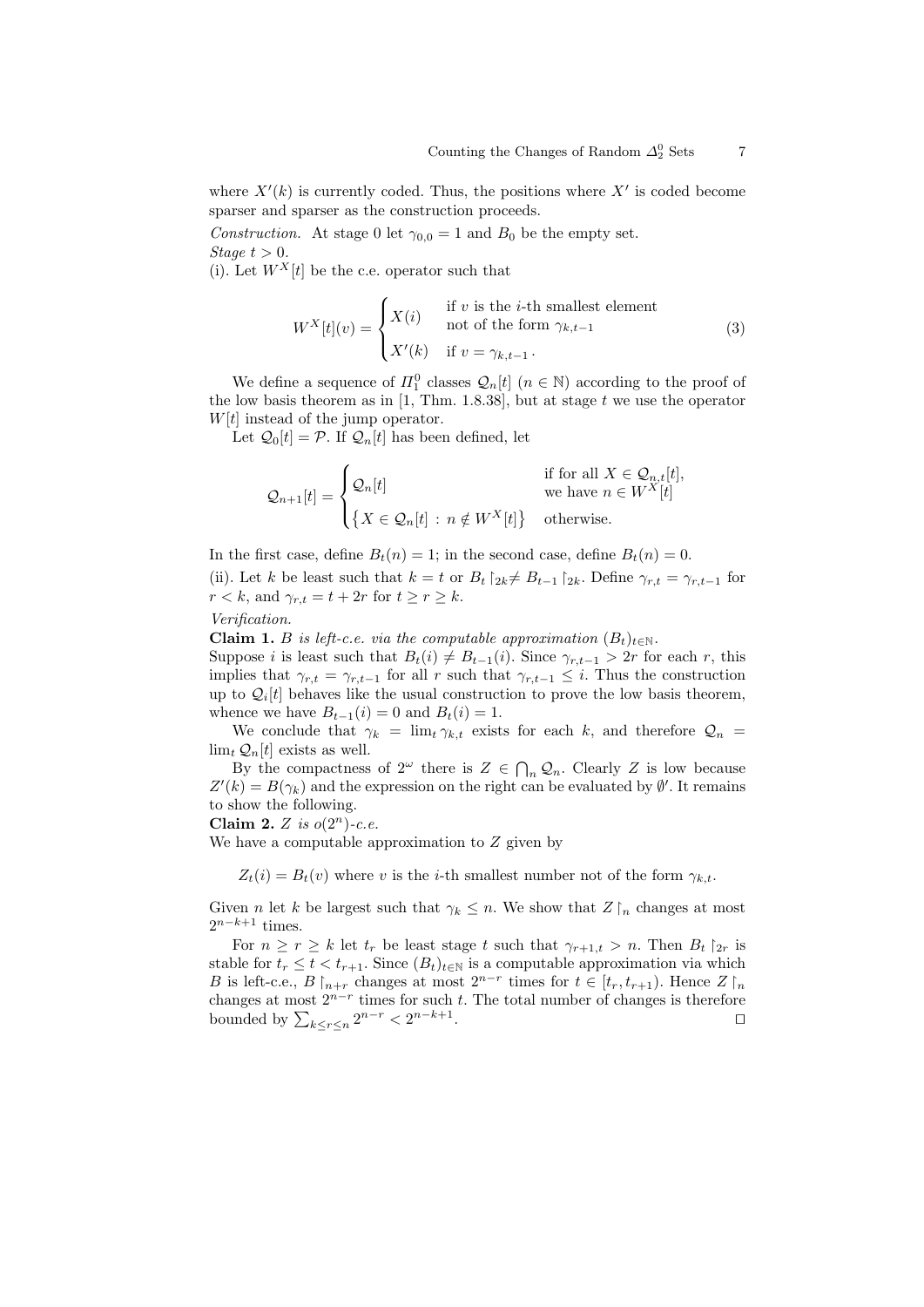**Corollary 11.** There is a ML-random Z and a computable  $q : \mathbb{N} \to \mathbb{Q}^+$  such that  $Z\vert_n$  changes fewer than  $\lfloor 2^n q(n)\rfloor$  times for infinitely many n, and  $\lim_n q(n) =$ 0.

*Proof.* Follow the proof of Theorem 10, and let  $P$  be a  $\Pi_1^0$  class containing only ML-randoms. We define  $q(m) = 2^{-r+1}$ , where r is the least such that  $\gamma_{r,m} \geq m$ . Then q is computable and  $\lim_{n} q(n) = 0$  because each marker reaches a limit. Also,  $q(\gamma_r) = 2^{-r+1}$  for every r. By the proof of Theorem 10, for every r,  $Z \upharpoonright_{\gamma_r}$ changes fewer than  $2^{\gamma_r-r+1} = \lfloor 2^{\gamma_r} q(\gamma_r) \rfloor$  times.

#### 6 Balanced Randomness

Basics on balanced randomness. We study a more restricted form of weak Demuth randomness (which was defined in the introduction). The bound on the number of changes of the m-th version is now  $O(2^m)$ .

**Definition 12.** A *balanced test* is a sequence of c.e. open sets  $(G_m)_{m\in\mathbb{N}}$  such that  $\forall m \lambda G_m \leq 2^{-m}$ ; furthermore, there is a function f such that  $G_m$  equals the  $\Sigma_1^0$  class  $[W_{f(m)}]^\prec$  and  $f(m) = \lim_s g(m, s)$  for a computable function g such that the function mapping m to the size of the set  $\{s: g(m, s) \neq g(m, s - 1)\}\$ is in  $O(2^m)$ .

A set Z passes the test if  $Z \notin G_m$  for some m. We call Z balanced random if it passes each balanced test.

We denote  $[W_{g(m,s)}]^\prec$  by  $G_m[s]$  and call it the version of  $G_m$  at stage s.

Example 13. No  $O(2^n)$ -c.e. set is balanced random.

To see this, simply let  $G_m[s] = [Z_s \upharpoonright m]$ ; then Z fails the balanced test  $(G_m)_{m \in \mathbb{N}}$ . Again, we may monotonize a test and thus assume  $G_m \supseteq G_{m+1}$  for each m, because the number of changes of  $\bigcap_{i \leq m} G_i[s]$  is also  $O(2^m)$ .

Let  $(\alpha_i)_{i\in\mathbb{N}}$  be a nonincreasing computable sequence of rationals that converges effectively to 0, for instance  $\alpha_i = 1/i$ . If we build monotonicity into the definition of balanced randomness, we can replace the bound  $2^{-m}$  on the measure of the m-th component by  $\alpha_m$ , and bound the number of changes by  $O(1/\alpha_m)$ . Thus, the important condition is being balanced in the sense that the measure bound times the bound on the number of changes is  $O(1)$ . We emulate a test  $(G_m)_{m\in\mathbb{N}}$  by a test  $(H_i)_{i\in\mathbb{N}}$  as in Definition 12 by letting  $H_i[s] = G_m[s]$ , where m is least such that  $2^{-i} \ge \alpha_m > 2^{-i-1}$ .

Difference randomness and Turing incompleteness. Franklin and Ng have recently introduced difference randomness, where the m-th component of a test is a class of the form  $A_m - B_m$  with measure at most  $2^{-m}$ , for uniformly given  $\Sigma_1^0$ classes  $A_m$ ,  $B_m$ . To pass such a test means not to be in  $A_m - B_m$  for some m. (We could replace the individual  $B_m$  in each component by  $B = \bigcup B_m$ . We may also assume that the test is monotonic after replacing  $A_m - B_m$  by  $\bigcap_{i \le m} A_i - B_m$ if necessary.)

Proposition 14. Each balanced random set is difference random.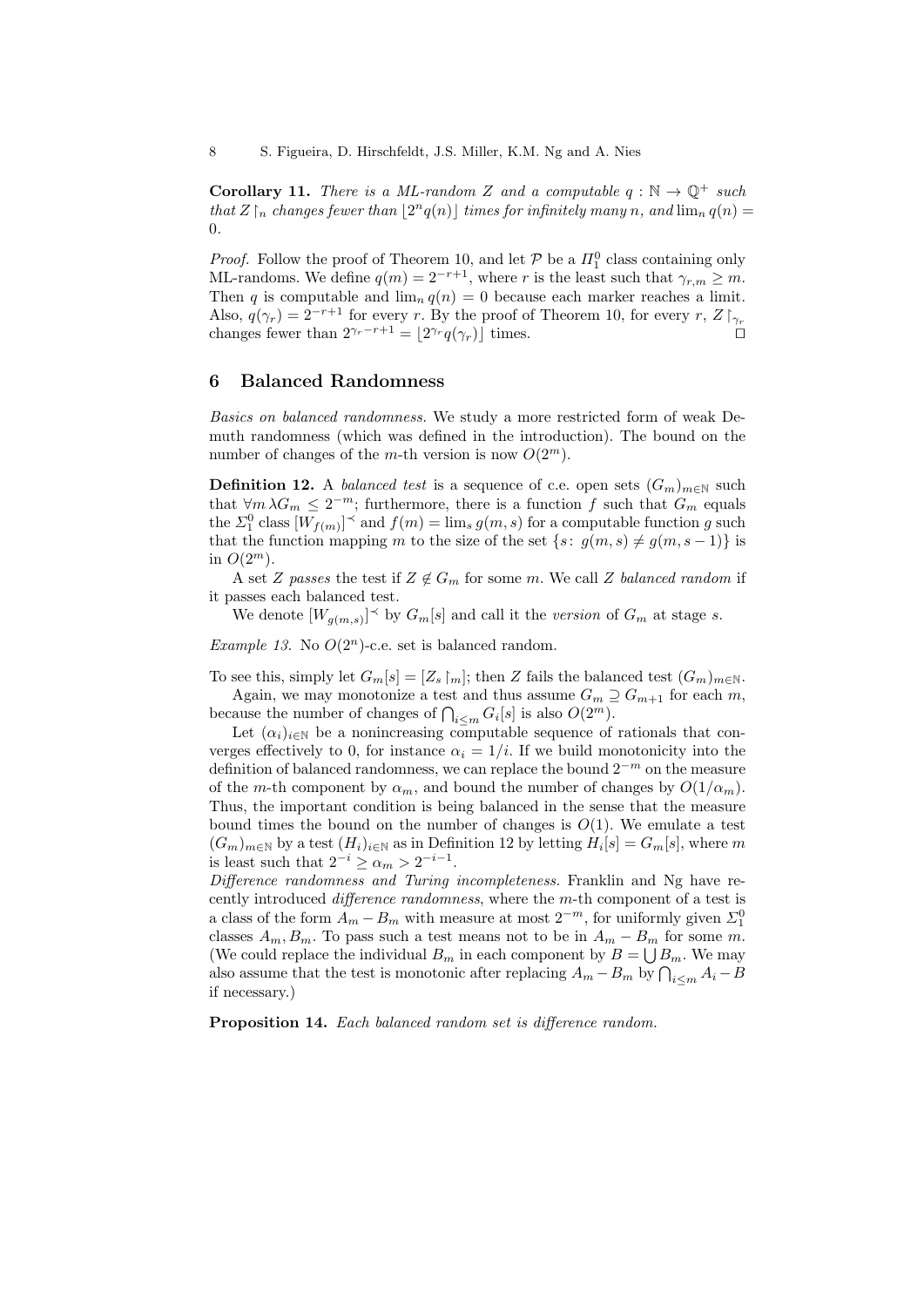*Proof.* Given a test  $(A_m - B_m)_{m \in \mathbb{N}}$ , we may assume that  $\lambda(A_{m,t} - B_{m,t}) \leq 2^{-m}$ for each t (these are the clopen sets effectively approximating  $A_m, B_m$ ). At stage t let i be greatest such that  $\lambda B_{m,t} \geq i2^{-m}$ , and let  $t^* \leq t$  be least such that  $\lambda B_{m,t^*} \geq i2^{-m}$ . Let  $G_m[t] = A_m - B_{m,t^*}$ . Then  $G_m$  changes at most  $2^m$  times. Clearly  $A_m - B_m$  is contained in the last version of  $G_m$ . For each t we have  $\lambda G_m[t] \leq 2^{-m+1}$ , so after omitting the first component we have a balanced test.  $\Box$ 

Franklin and Ng [5] show that for ML-random sets, being difference random is equivalent to being Turing incomplete. Nonetheless, it is instructive to give a direct proof of this fact for balanced randomness.

Proposition 15. Each balanced random set is Turing incomplete.

*Proof.* Suppose Z is ML-random and Turing complete. Then  $\Omega = \Gamma(Z)$  for some Turing functional  $\Gamma$ . By a result of Miller and Yu (see [1, Prop. 5.1.14]), there is a constant c such that  $2^{-m} \geq \lambda \{Z: \Omega \mid_{m+c} \prec \Gamma(Z) \}$  for each m. Now let the version  $G_m[t]$  copy  $\{Z: \Omega_t \mid_{m+c} \prec \Gamma_t(Z)\}$  as long as the measure does not exceed  $2^{-m}$ . Then Z fails the balanced test  $(G_m)_{m\in\mathbb{N}}$ .

Balanced randomness and being  $\omega$ -c.e. tracing. The following (somewhat weak) highness property was introduced by Greenberg and Nies [2]; it coincides with the class  $\mathcal G$  in [1, Proof of 8.5.17].

**Definition 16.** Z is called  $\omega$ -c.e. tracing if each function  $f \leq_{\text{wtt}} \emptyset'$  has a Z-c.e. trace  $T_x^Z$  such that  $|T_x^Z| \leq 2^x$  for each x.

Since we trace only total functions, by a method of Terwijn and Zambella (see [1, Thm. 8.2.3]), the bound  $2<sup>x</sup>$  can be replaced by any order function without changing the class. Greenberg and Nies [2] show that there is a single benign cost function such that each c.e. set obeying it is Turing below each  $\omega$ -c.e. tracing ML-random set. In particular, each strongly jump-traceable, c.e. set is below each  $\omega$ -c.e. tracing set.

Fact 17. No superlow set Z is  $\omega$ -c.e. tracing.

To prove this, one notes that  $T_x^Z$  is truth-table below  $\emptyset'$  uniformly in x.

**Theorem 18.** Let Z be a ML-random set. If Z is not balanced random then  $Z$ is  $\omega$ -c.e. tracing. In particular, Z is not superlow.

*Proof.* Fix a balanced test  $(G_m)_{m \in \mathbb{N}}$  such that  $Z \in \bigcap_m G_m$ . Suppose we are given a function  $f \leq_{\text{wtt}} \emptyset'$  with computable use bound h. Thus there is a computable approximation  $f(x) = \lim_{s} f_s(x)$  with at most  $h(x)$  changes. Let  $(m_i)_{i \in \mathbb{N}}$ be a computable sequence of numbers such that

$$
\textstyle\sum_i h(i) 2^{-m_i} < \infty,
$$